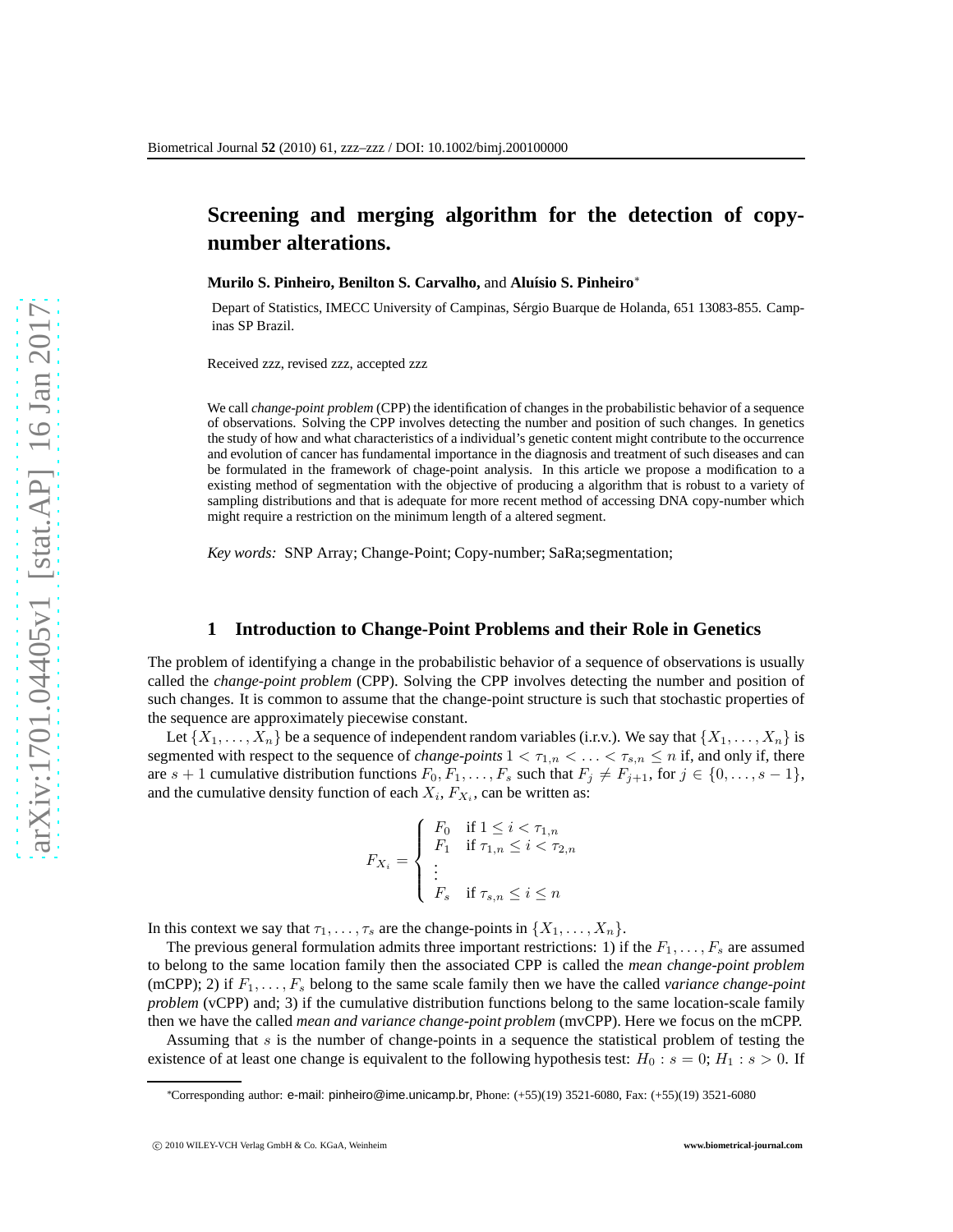we are unable to reject  $H_0$  than nothing else has to be done except find estimates for the desired quantities; otherwise, finding good estimates for the change-points is a necessary step for any downstream analysis.

Solutions to the CPP are of great importance in many areas of research such as climatology, finance and genetics and, for that reason, a great variety of solution methods exist. The study of change-point problems started in [Page \(1954](#page-12-0)) where a approach based on cumulative sums (CUSUM), further developed in [Page \(1955\)](#page-12-1), was proposed. After this initial study the change-point problem received a large amount of attention resulting in numerous methods and approaches, such as: use of the maxima of statistics calculated along the sequence of observations [\(Venkatraman and Olshen, 2007](#page-12-2); [Kirch and Muhsal, 2014;](#page-12-3) [Fryzlewicz et al., 2014;](#page-12-4) [Brodsky and Darkhovsky, 1993;](#page-11-0) [Fryzlewicz et al.](#page-12-4), [2014\)](#page-12-4), optimization methods [\(Auger and Lawrence, 1989;](#page-11-1) [Killick et al.](#page-12-5), [2012\)](#page-12-5) and hidden Markov models [\(Auger and Lawrence, 1989;](#page-11-1) [Killick et al.](#page-12-5), [2012](#page-12-5); [Yau, 2013;](#page-12-6) [Wang et al.](#page-12-7), [2007](#page-12-7); [Colella et](#page-11-2) al., [2007;](#page-11-2) [Beroukhim et al.](#page-11-3), [2006](#page-11-3); [Ha et al.,](#page-12-8) [2012\)](#page-12-8). Those examples do not fully encompass the extent of change-point analysis research. [Khodadadi and Asgharian](#page-12-9) [\(2008](#page-12-9)) provides a extensive review on various subfields of change-point analysis.

There are many areas of applied research that benefits from change-point analysis ethnics. In statistical processes control one is interest in detecting, as fast as possible, the point after which a processes stopped behaving in the expected way [\(Montgomery, 2009\)](#page-12-10). It is clear that change-point analysis technics can be applied in detecting this type of change [\(Basseville et al.,](#page-11-4) [1993\)](#page-11-4). Other area where change-point analysis plays a role is econometrics where it is important to detect changes in the behavior of time ordered data [\(Bai and Perron](#page-11-5), [2003;](#page-11-5) [Allen et al.](#page-11-6), [2013](#page-11-6)).

In genetics the study of how and what characteristics of a individual's genetic content might contribute to the occurrence and evolution of cancer has fundamental importance in the diagnosis and treatment of such diseases. Of particular interest in this context are the copy-number structure of a genome.

In medicine research, specially genetics, change-point analysis alse plays a crucial role in the understand of complex diseases (diseases that are consequence of a complex interations between multiple genetical and environmental factors). The invention of array technologies enabled the analysis of a large number of DNA locus (with arrayCGH ou arraySNP) or even the whole genome ( with whole genome sequencing). Usually the results of a array experiment are two numerical sequences one of those related to the DNA copy-number structure. Changes in this sequence level indicates increments or decrements in the analyzed DNA genomic content. Those changes have been shown to effect the occurrence and development of cancers.

The evolution of technological capabilities makes the segmentation of such sequences even more challenging since modern methods generate data with a large numbers of observations, possibly more than 3billion observations (one for each base in the DNA chain). Searching for change-points on such large data sets can only be feasible with methods whose computational complexity are as close as possible to linear. Another issue is that as the technological evolution increases the detection of small segments becomes less practically relevant, [Mason-Suares et al. \(2013](#page-12-11)), and might produce unreliable results since a bigger false positive rate is inevitable if the chosen method do not prevent the detection of small segments.

We propose an adaption to a existing method, [\(Niu and Zhang, 2012\)](#page-12-12), to the scenario where the large amount of data hinders the application of other slower methods, where the adoption of a minimum length for the distance between segments is reasonable and the sample distribution deviations from normality hinders the application of methods relying on the normal distribution.

 $\{X_1, \ldots, X_n\}$  is a sequence of independent random variables and we take  $\mu_i = \mathbb{E}(X_i)$  and  $\sigma^2 =$  $\mathbb{V}(X_i) < \infty$ . We also adopt the following notation:  $[i : j] = \{i, i+1, \ldots, j\}$  if i and j are natural numbers such that  $i < j$ . If  $I \subset \{1, \ldots, n\}$  then

$$
\overline{X}_I = \frac{1}{|I|} \sum_{i \in I} X_i,
$$

where  $|I|$  denotes the cardinality of  $I$ .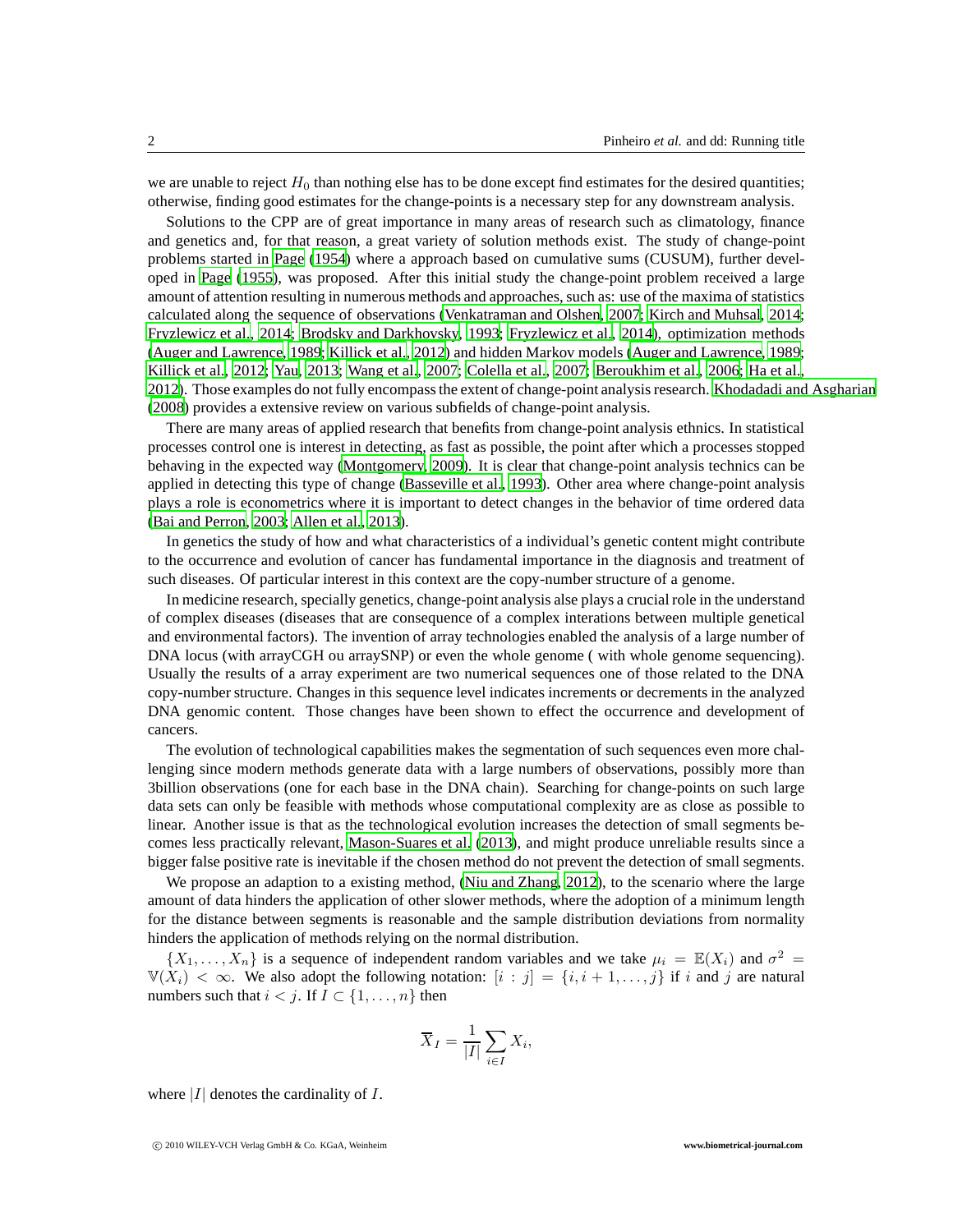# **2 The SaRa Segmentation Procedures**

[Niu and Zhang \(2012\)](#page-12-12) proposed a method based on the intuition that the property of a particular position i, along the sequence  $\{X_1, \ldots, X_n\}$ , being a change-point can be assessed by consulting a vicinity of i. Based on this simple observation the authors use the cumulative sum of neighboring regions:

$$
L_i^k = \left| \sum_{j=i-k}^{i-1} X_j - \sum_{j=i}^{i+k-1} X_j \right|,
$$

where  $i = k + 1, \ldots, n - k + 1$  to quantify the evidence of the existence of a change-point in position i. We define  $V(i) = [i - k, i + k - 1]$  for notation easy.

The procedure for calling change-points is based on two steps:

- Screening step; change-point candidates are selected by finding the values of i such that  $L_i^k \ge L_j^k$ for all  $j \in V(i)$  and  $L_i^k > \delta$  where  $\delta$  is a predefined real constant. That is, the method select all the global maxima in the vicinities  $V(i)$  which are greater than a threshold  $\delta$ . The value of  $\delta$  is suggested to be related to the minimal value of a shift in the mean. We will denote by  $\mathcal J$  the set of all candidate change-points found in this step.
- Ranking step; The next step is the ranking of all candidate change-points on  $\mathcal J$  with respect to some information criteria. In [Niu and Zhang \(2012](#page-12-12)) the authors adopt the Bayesian information criteria (BIC) and the following greed heuristic to select a final set of change-points is proposed. Let  $\mathcal{J}_{(i)}$  be the result of removing the *i*-th candidate change-point from  $\mathcal{J}$ . If no set  $\mathcal{J}_{(i)}$  has a lower BIC than  $J$  then  $J$  is the final set of change-points. Otherwise let i be the index such that  $J_{(i)}$  is the set with minimal BIC value, then  $\mathcal J$  is updated to  $\mathcal J_{(i)}$  and we restart the second step with this reduced set of change-points candidates.

There are some issues in utilizing the SaRa algorithm as proposed by [Niu and Zhang \(2012\)](#page-12-12). A meaningful value of  $\delta$  might not be easily selected because impurities in the cell samples from which the LRR sequences were generated change the minimal difference between neighboring segments means. Also the choice of BIC as a criteria for removing incorrectely identified change-point candidates make the method model dependent and deviations from the normal distributions might result in unwanted results. Other problems with the BIC criteria were identified in [Xiao et al.](#page-12-13) [\(2014\)](#page-12-13).

[Xiao et al.](#page-12-13) [\(2014\)](#page-12-13) propose improvements to overcome these difficulties. The authors propose the use of quantile normalization in a prepossessing step to address departures from normality. The selection of  $\delta$  is done via a Monte Carlo simulation procedure for finding a particular quantile of the maximum of  $L_i^k$ distribution. The authors also noted that the ranking procedure did not remove false positives in a satisfactory way. They then proposed a new procedure for removing incorrectly detected change-points. This new approach uses the clustering information of all segments given by the initial change-points candidates  $J$ in, at most, three groups with the help of the modified bayesian criteria. When two neighboring segments are assigned to the same cluster the change-point between them is removed from  $J$ .

The modifications formulated by [Xiao et al. \(2014\)](#page-12-13) resulted in a strategy that is more robust to deviations from normality than the SaRa method. One disadvantage, noted by the authors, is that the number of clusters chosen to group the segments may affect the segmentation when the true number of cluster differ from the chosen value. Another issue is that the use of quantile normalization may unduly influence the analysis of microarray experiments data, as noted by [Qiu et al. \(2013\)](#page-12-14). Another difficulty is the execution time burden of performing Monte Carlo methods for large samples.

In the next section we propose a strategy to select the threshold  $\delta$  when we do not have any information regarding the minimum mean change required to identify a change-point. We also propose a novel approach, robust to sample distribution and size, to reduce the number of incorrectly detected change-points. Our procedures are best suited for situations where the minimal length of a segment is not so small (at least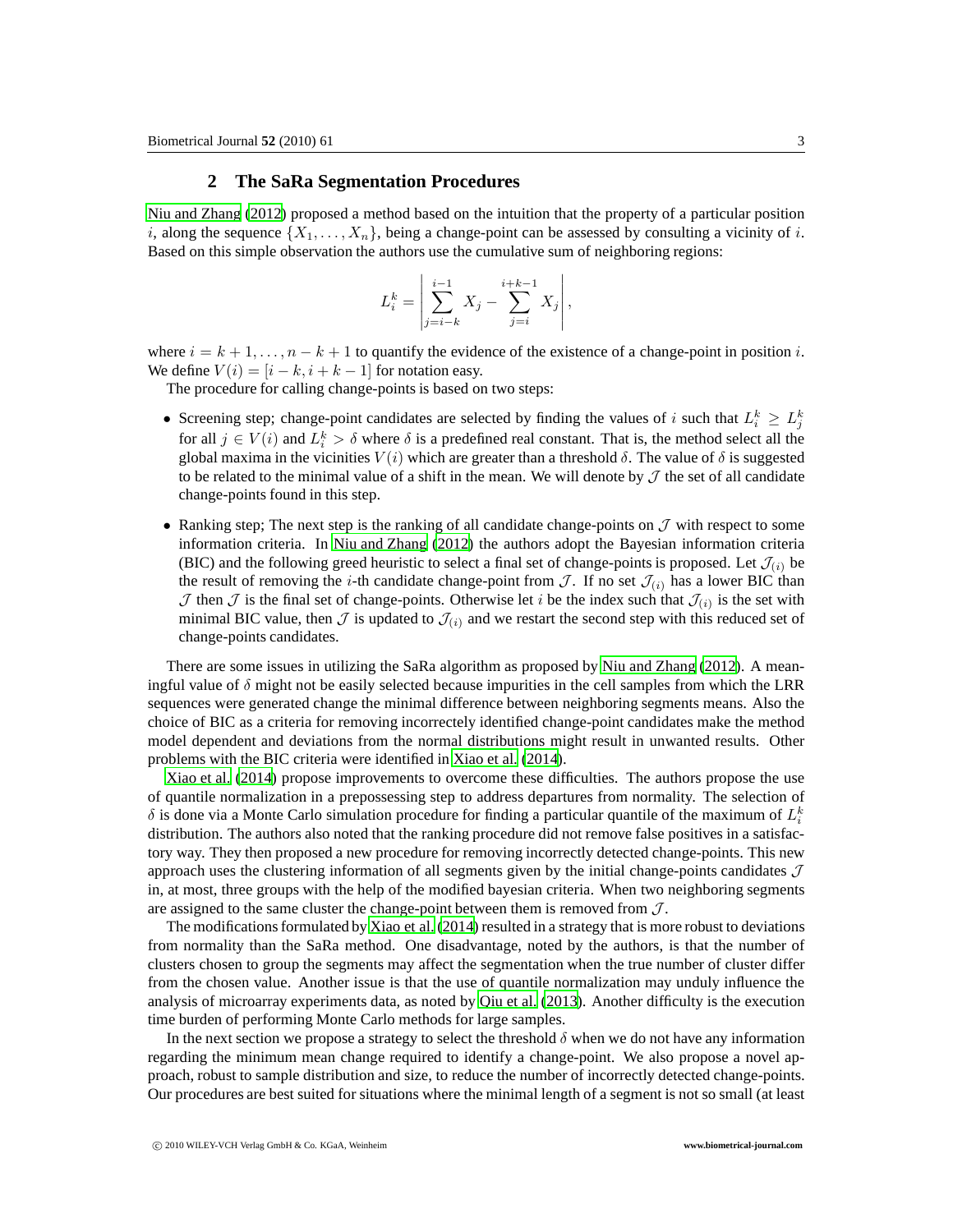25 observations). The length requirement is a sugestion made by microarray manufacturers, like Affymetrics, to reduce false positives on downstream analysis. Despite the requirement, this is a common situation, given that recent microarray products contain millions of probes [\(Mason-Suares et al.](#page-12-11), [2013\)](#page-12-11).

# **3 Screening and Merging Segmentation Procedure**

We present a method closely related to the SaRa method. Our modifications are: the measure used to assess whether or not a position is a change-points, the choice of threshold  $\delta$  and the procedure for removing incorrectly select change-points candidates.

### **3.1 Threshold Selection and Screening Procedure**

We modify  $L_i^k$  by defining the following statistic:

$$
M_i^k = \frac{1}{S_{seq}} \left(\frac{2}{k}\right)^{-1/2} \left| \overline{X}_{[i-k:i-1]} - \overline{X}_{[i:i+k-1]} \right|,
$$

where

$$
S_{seq}^2 = \frac{1}{2(n-1)} \sum_{i=2}^{n} (X_i - X_{i-1})^2,
$$

is a consistent estimator of  $\sigma^2$ , even in the presence of multiple change-points, given a few weak conditions on the change-points evolution as  $n$  increases.

We carried the screening step of SaRa in the same way but replacing the statistic  $L_i^k$  with  $M_i^k$ . It allows a simple, intuitive and fast way of selecting a threshold  $\delta$ .

If we assume that the  $X_i$  are normally distributed (or that k is big enough) and that there are no changepoints along the sequence, then each  $M_i^k$  is approximately distributed as a folded normal distribution, having cumulative distribution function  $F_{fold}$  given by

$$
F_{fold}(x) = \int_0^x \sqrt{\frac{2}{\pi}} e^{-u^2/2} d, u \tag{1}
$$

We propose the use of the upper tail quantiles of  $F_{fold}$ , i.e., for  $\alpha \in (0,1)$  take  $\delta(\alpha) = F_{fold}^{-1}(1-\alpha)$  as the threshold for the screening.

As pointed by [Niu and Zhang](#page-12-12) [\(2012\)](#page-12-12), the screening procedure can be with more than one value of  $k$  and we also utilize this approach in our method.

#### **3.2 Merging Procedure**

After a series of screening procedures is applied to  $\{X_1, \ldots, X_n\}$ , we are left with a set of change-point candidates,  $\mathcal{J} = \{\hat{\tau}_1, \dots, \hat{\tau}_p\}$ , which might contain change-points that do not satisfy the condition on the minimum segment length and candidates that represent false-positive detections. To filter those cases from J we adopt the following procedure: we sequentially test if the mean of observations on the left of  $\hat{\tau}_i$ differs from the mean of observations on the right of  $\hat{\tau}_i$ . That is, for each i we compute the usual statistic for comparing the mean of two groups:

$$
T = \frac{1}{S_{seq}} \left( \frac{1}{\hat{\tau}_i - \hat{\tau}_{i-1} + 1} + \frac{1}{\hat{\tau}_{i+1} - \hat{\tau}_i} \right)^{-1/2} (\hat{\mu}_{[\hat{\tau}_{i-1}:\hat{\tau}_i - 1]} - \hat{\mu}_{[\hat{\tau}_i:\hat{\tau}_{i+1} - 1]})
$$

and compare it to the critical value found by the normal approximation to the distribution of  $T$ .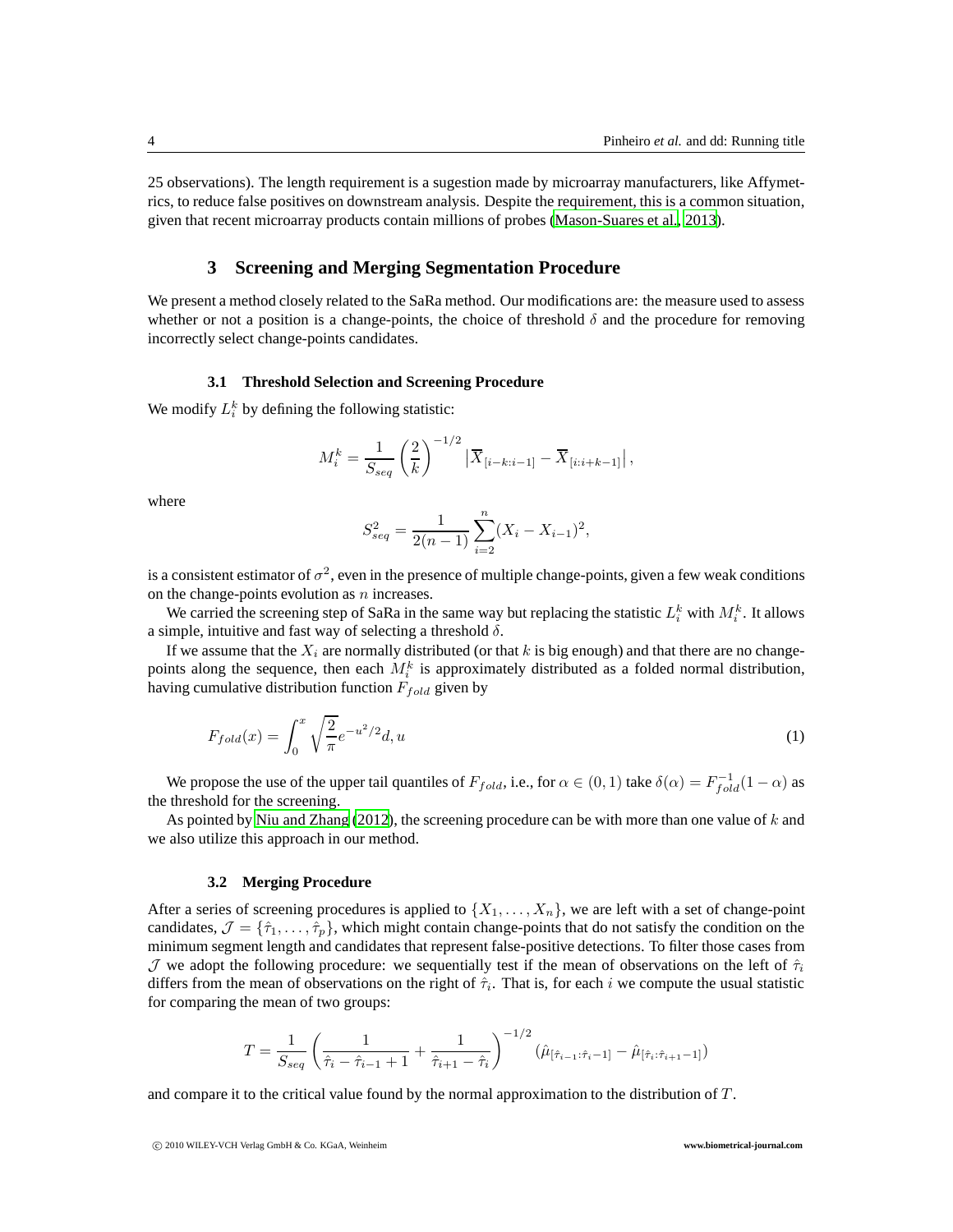If T fall outside a predefined confidence interval then we proceed to the next change-point candidate  $\hat{\tau}_{i+1}$ . Otherwise we remove  $\hat{\tau}_i$  from the list of change-points candidates and since this change the observations to the right of  $\hat{\tau}_{i-1}$  we reposition  $\hat{\tau}_{i-1}$  with

$$
\hat{\tau}_i = \underset{\tau_{i-1} + k' \le j \le \tau_{i+1} - k' + 1}{\arg \max} \left( \frac{1}{j - \hat{\tau}_{i-2}} + \frac{1}{\hat{\tau}_i - j} \right)^{-1/2} \left| \hat{\mu}_{[\hat{\tau}_{i-2} : \hat{\tau}_{i-1} - 1]} - \hat{\mu}_{[\hat{\tau}_{i-1} : \hat{\tau}_i - 1]} \right|,
$$

which is the estimator of a single change-point based on the likelihood ratio statistic for the case of normally distributed data [\(Sen and Srivastava](#page-12-15), [1975](#page-12-15)). Note that the value of  $k'$  does not need equal k.

Because this methods is based on merging adjacent segments that fail to reject the hypothesis that they share the same mean we call this step the merge step. And, for the same reason, we call our method screening and merging (SaMe) segmentation method.

# **4 Simulation Studies**

We now turn to the issue of assessing the ability of our proposed methods to correctly identify the location of change-points in the mean along a sequence of observations. Also we are interested in how the stochastic distribution of said observations might affect the method's performance.

We compare our method SaMe to the well established procedures proposed in [Venkatraman and Olshen](#page-12-2) [\(2007](#page-12-2)), which we denote by CBS, and [Killick et al. \(2012\)](#page-12-5), which we denote by PELT.

The parameter chosen for our method are  $\alpha = 0.01$  both in the screening step and in the merging step. We utilize a multiple bandwidths approach with  $k \in \{25, 50, 100\}$  in the screening step. The value of k' is the merge step is set to 20.

In the application of CBS we followed the authors recommendations adopting a level of significance of 0.01. The parameters chosen for PELT will depend on the particular data distribution. In all situations we adopt a minimum distances between change-points of 20 (for consistency with the value of  $k'$ ). For normally distributed data we chose the BIC penalization (since choosing AIC would result in too large false-positives detection) and in the case where we sample observations from a real data set we chose the AIC penalization (since in this case the BIC alternative result in a very low rate of change-point detection).

The criteria for accessing how fast a method estimate the change-points was its execution time in seconds (t). The accuracy of a method is accessed in the following way, if  $\tau$  is the index associated with a change-point we consider two windows containing  $\tau: W^{tol}_\tau = \{\tau - tol, \ldots, \tau, \ldots, \tau + tol\}$  where tol is ether 10 or 5. We say that a method detected  $\tau$  with tolerance tol if there is a estimated change-point inside  $W_{\tau}^{tol}$ . We denote by p10 the percentage of change-points that where detected with tolerance 10 by the method. Also  $p5$  is the analogous with tolerance 5. The last criteria is FP denoting the mean difference between the actual number of change-points and the number of real change-points detected with tolerance 10. This last criteria is a way of accessing the rate of false discoveries of change-points.

#### **4.1 Normaly Distributed Data**

In the first set of simulations we consider a sequence of observations  $\{X_1, \ldots, X_n\}$  with  $n = 10,000$  and such that

$$
X_i = f(i) + \epsilon_i,
$$

where the  $\epsilon_i$  are all  $N(0, 1)$  and the function f specify the change-point structure. To fully investigate the impact of change-points positions on the results of the various methods tested the form of  $f$  for each particular simulation is chosen in the following way. First the number of change-points  $m$  along the sequence is fixed to be one of 2, 4 or 6, the length of the segment determined by the change-points  $l$  is chosen to be on of the values 25, 50 or 100, finally the mean shift s is fixed at one the values 1, 1.5 or 2. Then we randomly sample  $m/2$  natural numbers,  $cp_1, \ldots, cp_{m/2}$ , uniformly form  $[(i-i)L+l:i*L-l)$ , where L is the greatest integer smaller than  $10000/(m/2)$ . The change-points positions are chosen as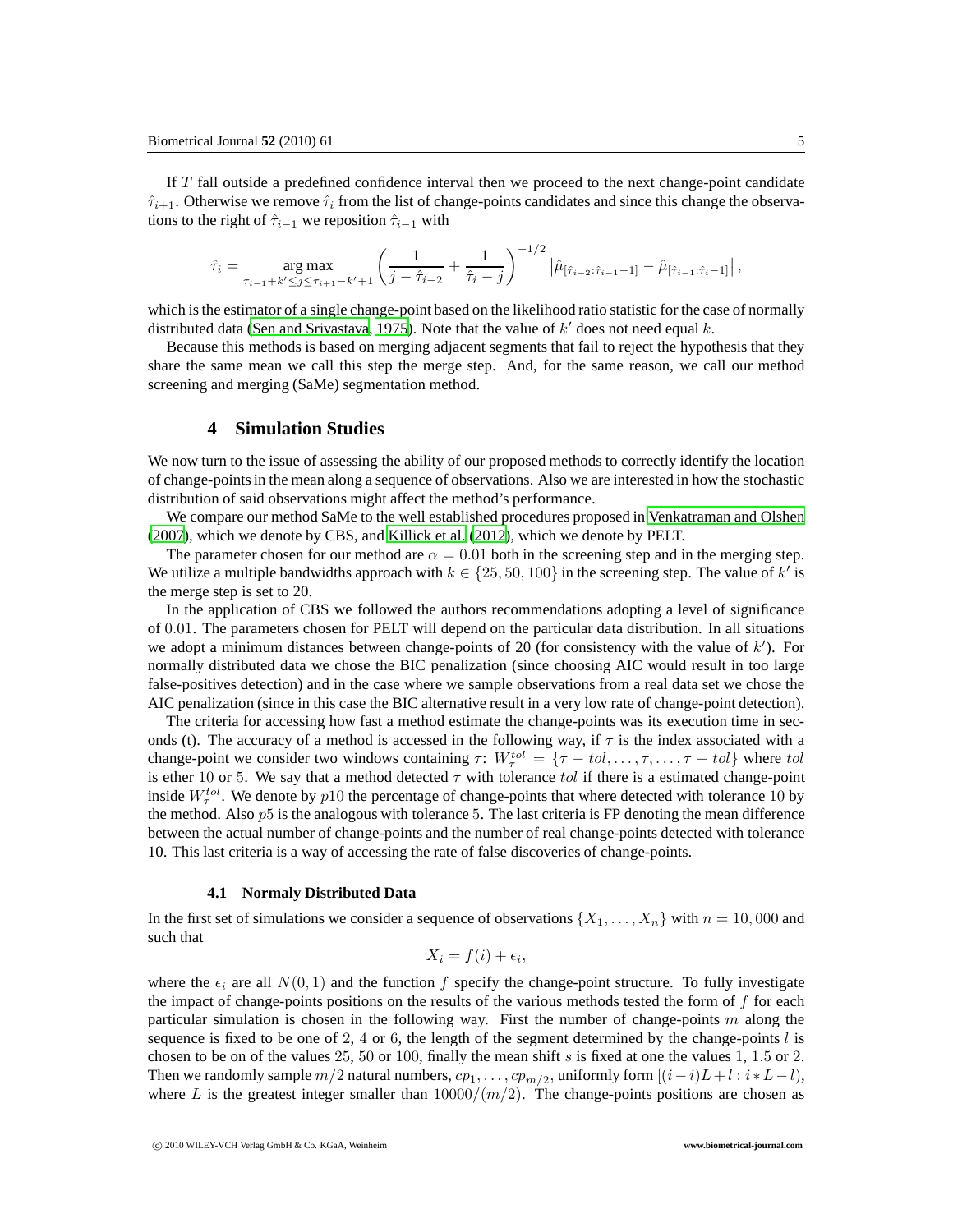${cp_1, cp_1 + l, ..., cp_{m/2}, cp_{m/2} + l}$  and  $f(i)$  is given by  $f(x) = s$ , if  $cp_i \le i < cp_i + l$ , for some  $i \in \{1, \ldots, m/2\}$ , and  $f(x) = 0$  elsewhere. For all the 27 possible combinations of m, l and s we construct 100 random samples.

The first thing to note is that all methods perform well in terms of p5 and p10 when  $s = 1.5$  or  $s = 2$ , and for this reasons those results are omitted. It is not surprising since the presence of a change-point becomes more evident the greater s is. For the values of  $s = 1$  there are differences between the methods.

<span id="page-5-0"></span>SaMe CBS PELT single t 0.1532 0.8936 0.4226 p10 0.5400 0.4500 0.2700 p5 0.4900 0.3700 0.2400 FP 0.0700 0.0600 0.0200 double t 0.1386 1.0853 0.3106 p10 0.5500 0.5125 0.2675 p5 0.5050 0.4625 0.2575 FP 0.0900 0.1100 0.0500 trip t 0.1317 1.4698 0.2352 p10 0.5100 0.5183 0.2317 p5 0.4717 0.4633 0.2167 FP 0.1100 0.2900 0.0500

**Table 1** Comparison of SaMe, CBS and PELT on normally distributed data with changes in mean of magnitude 1. In terms of execution time and change-point detection SaMe outperformed both CBS and PELT. SaMe and CBS have similar false-discovery rates in this case. PELT have the smallest false-discovery rate.

**Table 2** Comparison of SaMe, CBS and PELT on normally distributed data with changes in mean of magnitude 1. SaMe has the smallest execution time. In terms of change-point detection CBS outperforms SaMe and PELT in all instances. False discoveries rates of all methods are similar.

<span id="page-5-1"></span>

|        |           | SaMe   | <b>CBS</b> | <b>PELT</b> |
|--------|-----------|--------|------------|-------------|
|        | t         | 0.1400 | 0.6906     | 0.3823      |
| single | p10       | 0.8100 | 0.9200     | 0.8200      |
|        | p5        | 0.7250 | 0.7950     | 0.7050      |
|        | <b>FP</b> | 0.2500 | 0.1600     | 0.1200      |
|        | t         | 0.1330 | 0.8445     | 0.2669      |
| double | p10       | 0.8900 | 0.9150     | 0.8500      |
|        | p5        | 0.7975 | 0.8050     | 0.7450      |
|        | FP        | 0.2000 | 0.4100     | 0.2600      |
|        | t         | 0.1105 | 0.7965     | 0.2042      |
| trip   | p10       | 0.8717 | 0.9367     | 0.8717      |
|        | p5        | 0.7850 | 0.8417     | 0.7600      |
|        | FP        | 0.3300 | 0.4200     | 0.3200      |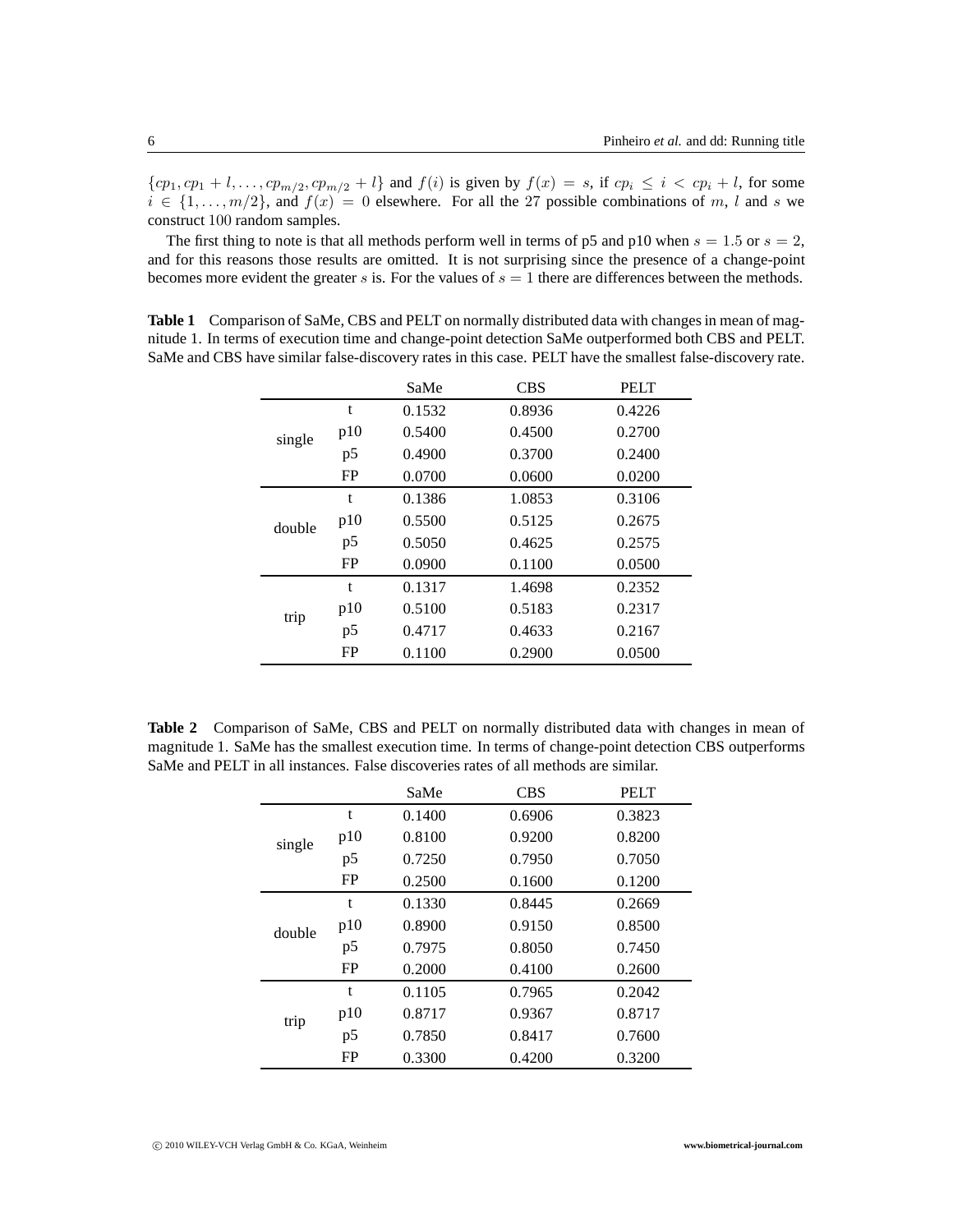<span id="page-6-0"></span>

|        |           | $size = 100$ |        |        |  |  |
|--------|-----------|--------------|--------|--------|--|--|
|        | t         | 0.1372       | 0.5050 | 0.3819 |  |  |
| single | p10       | 0.8750       | 0.9250 | 0.9500 |  |  |
|        | p5        | 0.7450       | 0.8450 | 0.8300 |  |  |
|        | <b>FP</b> | 0.3800       | 0.1900 | 0.1000 |  |  |
|        | t         | 0.1195       | 0.5420 | 0.2668 |  |  |
| double | p10       | 0.9300       | 0.9350 | 0.9400 |  |  |
|        | p5        | 0.7875       | 0.8225 | 0.8450 |  |  |
|        | <b>FP</b> | 0.3300       | 0.3500 | 0.2400 |  |  |
|        | t         | 0.1019       | 0.5903 | 0.1918 |  |  |
| trip   | p10       | 0.9383       | 0.9600 | 0.9367 |  |  |
|        | p5        | 0.8200       | 0.8500 | 0.8383 |  |  |
|        | FP        | 0.4500       | 0.4400 | 0.3900 |  |  |

**Table 3** Comparison of SaMe, CBS and PELT on normally distributed data with changes in mean of magnitude 1. All methods have similar change-point detection ability and false-positive rates. SaMe once again has the smallest execution time.

Table [1](#page-5-0) shows that for the case of a single altered segments of size 25 and mean shift of magnitude 1 the SaMe method outperform all other methods in terms of the number of correctely identified change-points. When there are two or three altered segments SaMe still is the best methods in terms of change-point identification ability, but CBS performs very close to it. PELT had a poor change-point identification performance for every number of altered segments. In terms of execution time CBS took the longest to complete execution. SaMe was by far the fastest method. False discovery rates were similar for CBS and SaMe while PELT produced the lest number of false-discoveries.

In Table [2](#page-5-1) we see the results for the case of altered segments of length 50 and mean shift difference of magnitude 1. In this case we can see a slight increase in false-discovery rates for CBS and SaMe. The execution time follow the same patter with SaMe been the fastest. In terms of detection ability CBS was the most accurate method. SaMe and PELT had a similar detection ability.

Table [3](#page-6-0) show the results for the case of altered segments of length 100 and mean shift difference of magnitude 1. The results here are similar to the ones obtained in Table [2](#page-5-1) but now the detection abilities of each methods are closer to one another.

#### **4.2 Sampling Real Data**

We perform a second simulations study since the critical values for SaMe are approximations based on the normal distribution. This allow us to evaluate the effects of deviation from normality. We perform a simulation study using observations sampled from a pool of data arising from a experiment in genetics. The data is available in the acnr R package [\(Pierre-Jean and Neuvial, 2016\)](#page-12-16).

In a similar way as was done in the previous simulation experiment we generate sequences  $\{X_1, \ldots, X_n\}$ but in this case if  $\{cp_1, cp_1 + l, \ldots, cp_{m/2}, cp_{m/2} + l\}$  are the randomly selected change-points, then if  $cp_j \leq i < cp_j + l$  for some  $j \in \{1, \ldots, m/2\}$  then  $X_i$  is drawn from a region with a deletion or a simplegain in one allele (this is a exclusive "or"), otherwise is drawn from a copy-number neutral sample. The data set chosen for our simulations is labeled "GSE29172" in acnr.

Tables [4,](#page-7-0) [5,](#page-7-1) [6,](#page-8-0) [7,](#page-8-1) [8,](#page-9-0) [9.](#page-9-1) Some of the general observations made in the last subsection remains true here. In all stances SaMe is the fasts method by a large margin and in terms of false-discovery rate SaMe and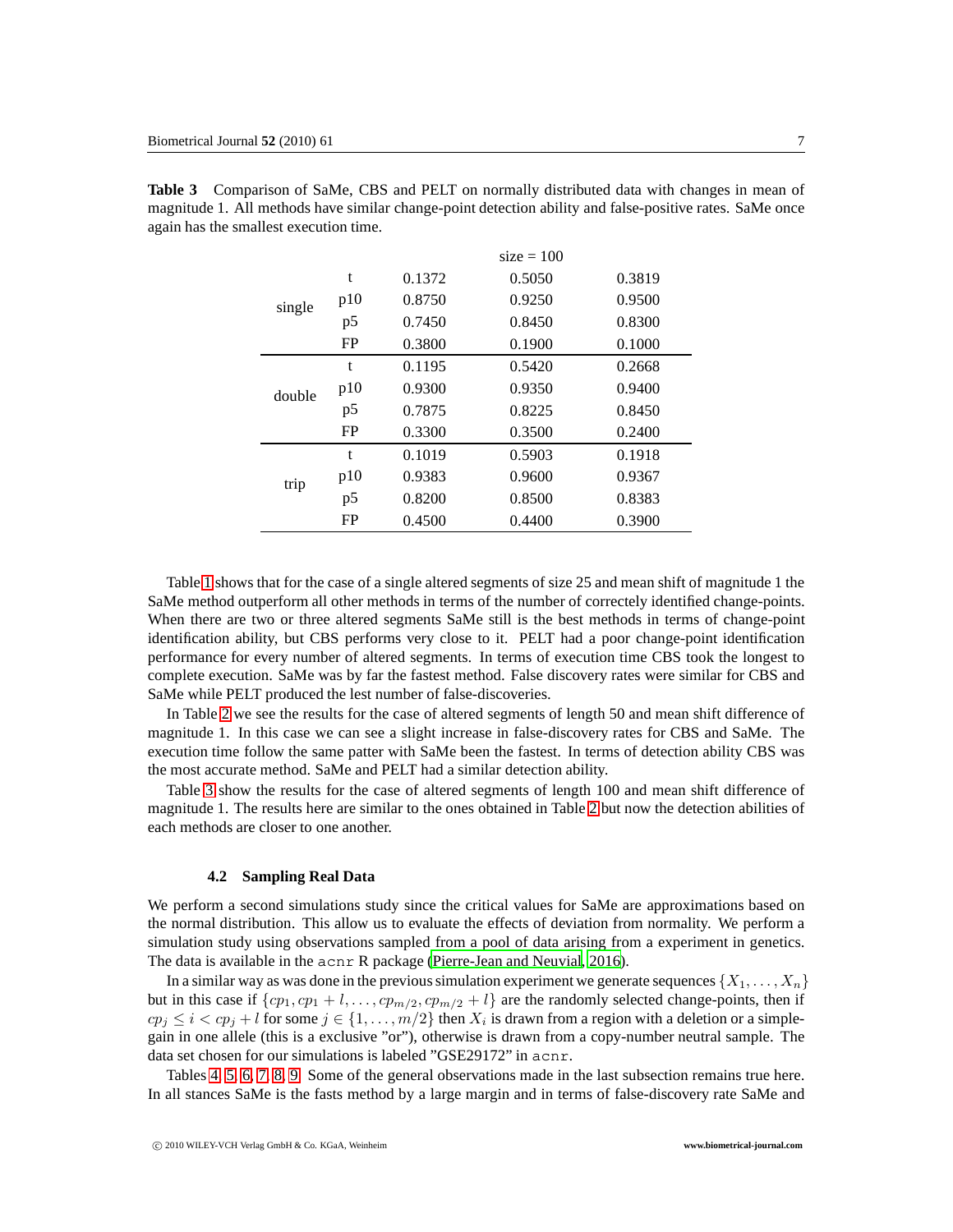CBS have a similar performance. PELT have a very small number of false-discovery but this is mainly due to its inability to detect small segments.

When the altered segments were sample from the copy-number 1 dataset all methods are able to detect more than 95% of the present change-points. But when the altered change-points are from a dataset with copy-number 3 Table [7](#page-8-1) shows that CBS has a slight better ability to detect change-points in relation to SaMe, while PELT detect only a small percentage of those changes. In Tables [8](#page-9-0) and [9](#page-9-1) we see that when the altered segments are of size 50 or greater all methods detect more than 95% of the present change-points.

|        |     | SaMe   | <b>CBS</b> | <b>PELT</b> |
|--------|-----|--------|------------|-------------|
|        | t   | 0.0867 | 0.5887     | 0.4353      |
| single | p10 | 0.9500 | 0.9900     | 0.9500      |
|        | p5  | 0.9300 | 0.9750     | 0.9450      |
|        | FP  | 0.2200 | 0.2300     | 0.0000      |
|        | t   | 0.0769 | 0.6212     | 0.2840      |
| double | p10 | 0.9875 | 1.0000     | 0.9275      |
|        | p5  | 0.9775 | 0.9950     | 0.9200      |
|        | FP  | 0.1300 | 0.1600     | 0.0000      |
|        | t   | 0.0709 | 0.6473     | 0.2243      |
| trip   | p10 | 0.9700 | 1.0000     | 0.9267      |
|        | p5  | 0.9517 | 0.9933     | 0.9200      |
|        | FP  | 0.1800 | 0.1700     | 0.0000      |

<span id="page-7-0"></span>**Table 4** Comparison of SaMe, CBS and PELT when altered segments are of copy number 1 and of length 25. SaMe has the fastest execution time while CBS has a slight better change-point detection ability and PELT produce the smallest number of false-discovery.

<span id="page-7-1"></span>**Table 5** Comparison of SaMe, CBS and PELT when altered segments are of copy number 1 and of length 50. SaMe has the fastest execution, PELT produce the smallest number of false-discovery and all methods detect all present change-points.

|        |           | SaMe   | <b>CBS</b> | <b>PELT</b> |
|--------|-----------|--------|------------|-------------|
|        | t         | 0.0893 | 0.6596     | 0.4597      |
| single | p10       | 1.0000 | 1.0000     | 1.0000      |
|        | p5        | 0.9950 | 0.9950     | 0.9950      |
|        | FP        | 0.2500 | 0.1600     | 0.0000      |
|        | t         | 0.0750 | 0.6012     | 0.2763      |
| double | p10       | 1.0000 | 1.0000     | 1.0000      |
|        | p5        | 0.9925 | 0.9925     | 0.9950      |
|        | <b>FP</b> | 0.2200 | 0.1900     | 0.0000      |
|        | t         | 0.0733 | 0.6312     | 0.2201      |
| trip   | p10       | 1.0000 | 1.0000     | 1.0000      |
|        | p5        | 0.9917 | 0.9950     | 0.9933      |
|        | FP        | 0.2200 | 0.2700     | 0.0000      |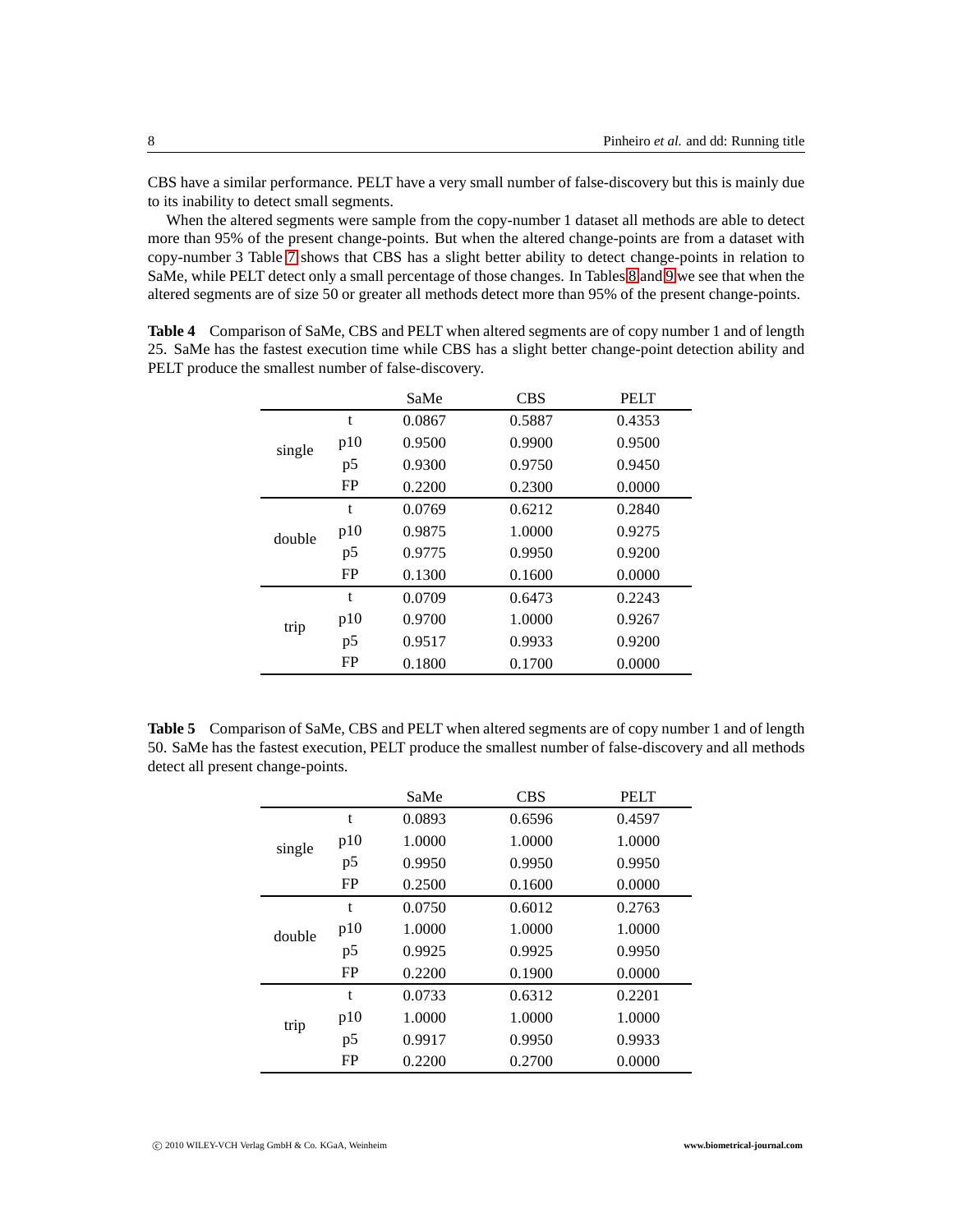<span id="page-8-0"></span>

|        |           | SaMe   | <b>CBS</b> | <b>PELT</b> |
|--------|-----------|--------|------------|-------------|
|        | t         | 0.0870 | 0.5656     | 0.4160      |
| single | p10       | 1.0000 | 1.0000     | 1.0000      |
|        | p5        | 1.0000 | 0.9900     | 0.9850      |
|        | FP        | 0.4000 | 0.1000     | 0.0000      |
|        | t         | 0.0742 | 0.5435     | 0.2712      |
| double | p10       | 1.0000 | 1.0000     | 1.0000      |
|        | p5        | 0.9900 | 0.9875     | 0.9925      |
|        | FP        | 0.2400 | 0.1800     | 0.0000      |
|        | t         | 0.0752 | 0.6267     | 0.2169      |
| trip   | p10       | 0.9967 | 1.0000     | 1.0000      |
|        | p5        | 0.9933 | 0.9917     | 0.9883      |
|        | <b>FP</b> | 0.2400 | 0.1700     | 0.0000      |

**Table 6** Comparison of SaMe, CBS and PELT when altered segments are of copy number 1 and of length 100. Similar results to the previous Table [5.](#page-7-1)

<span id="page-8-1"></span>**Table 7** Comparison of SaMe, CBS and PELT when altered segments are of copy number 3 and of length 25. SaMe has the fastest execution time while CBS has a better change-point detection ability spatially for the case where only one altered segment is present. PELT produce the smallest number of false-discovery and was particularly unable to detect change-points.

|        |     | SaMe   | <b>CBS</b> | <b>PELT</b> |
|--------|-----|--------|------------|-------------|
|        | t   | 0.0854 | 0.7368     | 0.4577      |
| single | p10 | 0.7700 | 0.8450     | 0.3050      |
|        | p5  | 0.7400 | 0.7700     | 0.3000      |
|        | FP  | 0.3100 | 0.2100     | 0.0100      |
|        | t   | 0.0852 | 1.0256     | 0.3019      |
| double | p10 | 0.8800 | 0.8725     | 0.3450      |
|        | p5  | 0.8550 | 0.8200     | 0.3325      |
|        | FP  | 0.1400 | 0.1900     | 0.0400      |
|        | t   | 0.0802 | 1.0088     | 0.2400      |
| trip   | p10 | 0.8350 | 0.8850     | 0.3617      |
|        | p5  | 0.7867 | 0.8183     | 0.3517      |
|        | FP  | 0.3300 | 0.3400     | 0.0300      |

# **5 Real Data Examples**

In this section we show how the SaMe and other methods perform on real datasets. The first dataset we consider, available at http://penncnv.openbioinformatics.org, is comprised of a fathermother-offspring trio produced with Illumina 550K platform. Following the analysis in [Niu and Zhang](#page-12-12) [\(2012](#page-12-12)) we focus on the offspring log-R-ratio sequence for chromosomes 3, 11 and 20. To each of these sequences we apply SaMe, CBS and PELT. The parameters for SaMe are  $k = 25$ ,  $k' = 20$  and pValues of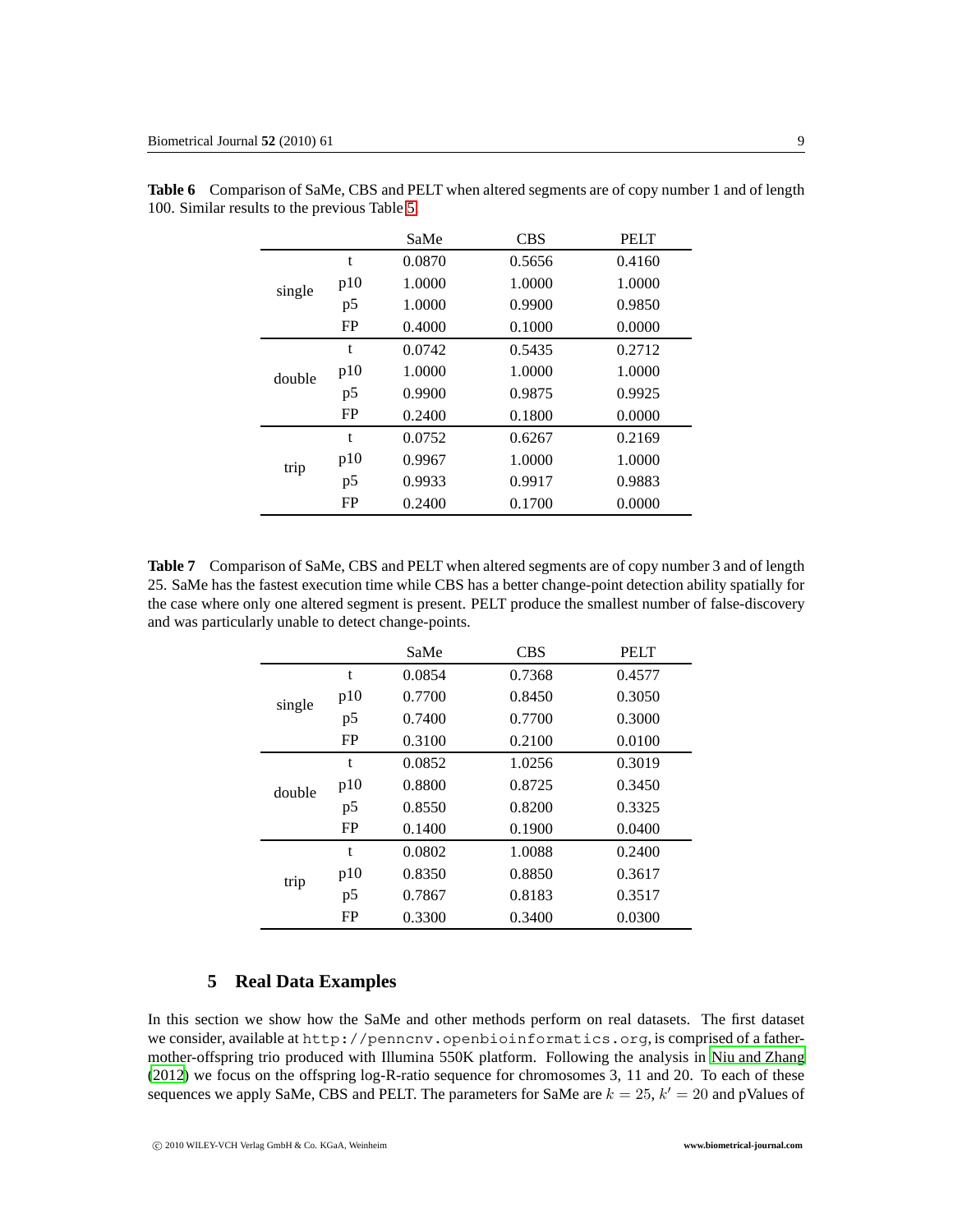|        |     | SaMe   | <b>CBS</b> | <b>PELT</b> |
|--------|-----|--------|------------|-------------|
|        | t   | 0.0862 | 0.6367     | 0.4112      |
| single | p10 | 0.9550 | 0.9800     | 0.9550      |
|        | p5  | 0.8800 | 0.8950     | 0.8550      |
|        | FP  | 0.4700 | 0.2200     | 0.0300      |
|        | t   | 0.0837 | 0.5872     | 0.2651      |
| double | p10 | 0.9725 | 0.9950     | 0.9475      |
|        | p5  | 0.9175 | 0.9200     | 0.9050      |
|        | FP  | 0.3400 | 0.2300     | 0.1300      |
|        | t   | 0.0731 | 0.6653     | 0.2263      |
| trip   | p10 | 0.9733 | 0.9783     | 0.9717      |
|        | p5  | 0.9117 | 0.9200     | 0.9183      |
|        | FP  | 0.3300 | 0.4000     | 0.0700      |

<span id="page-9-0"></span>**Table 8** Comparison of SaMe, CBS and PELT when altered segments are of copy number 3 and of length 50. SaMe has the fastest execution time and CBS has a slightly better change-point detection ability. PELT produce the smallest number of false-discovery.

**Table 9** Comparison of SaMe, CBS and PELT when altered segments are of copy number 3 and of length 100. SaMe has the fastest execution time. With respect of other criteria the methods have a similar behavior.

<span id="page-9-1"></span>

|        |     | SaMe   | <b>CBS</b> | <b>PELT</b> |
|--------|-----|--------|------------|-------------|
|        | t   | 0.0870 | 0.6285     | 0.3817      |
| single | p10 | 0.9800 | 0.9900     | 0.9750      |
|        | p5  | 0.9050 | 0.9300     | 0.9000      |
|        | FP  | 0.2300 | 0.1300     | 0.0500      |
|        | t   | 0.0797 | 0.6002     | 0.2822      |
| double | p10 | 0.9775 | 0.9850     | 0.9875      |
|        | p5  | 0.9275 | 0.9275     | 0.9225      |
|        | FP  | 0.2600 | 0.2100     | 0.0500      |
|        | t   | 0.0728 | 0.6383     | 0.2265      |
| trip   | p10 | 0.9817 | 0.9833     | 0.9883      |
|        | p5  | 0.9217 | 0.9217     | 0.9350      |
|        | FP  | 0.3100 | 0.3300     | 0.0700      |

0.01 for any test performed. We choose CBS parameters in the same way we did in the previous section with the exception that here we adopt a change-point pruning procedure that removes a change-point. PELT parameters are the same ones as in the previous section and we consider separately the BIC and AIC criterions.

Table [10](#page-10-0) shows the number of change-points detected by each method. Our results are very similar to those found in [Niu and Zhang \(2012](#page-12-12)) where the execution of PennCNV [Wang et al. \(2007](#page-12-7)) found 2,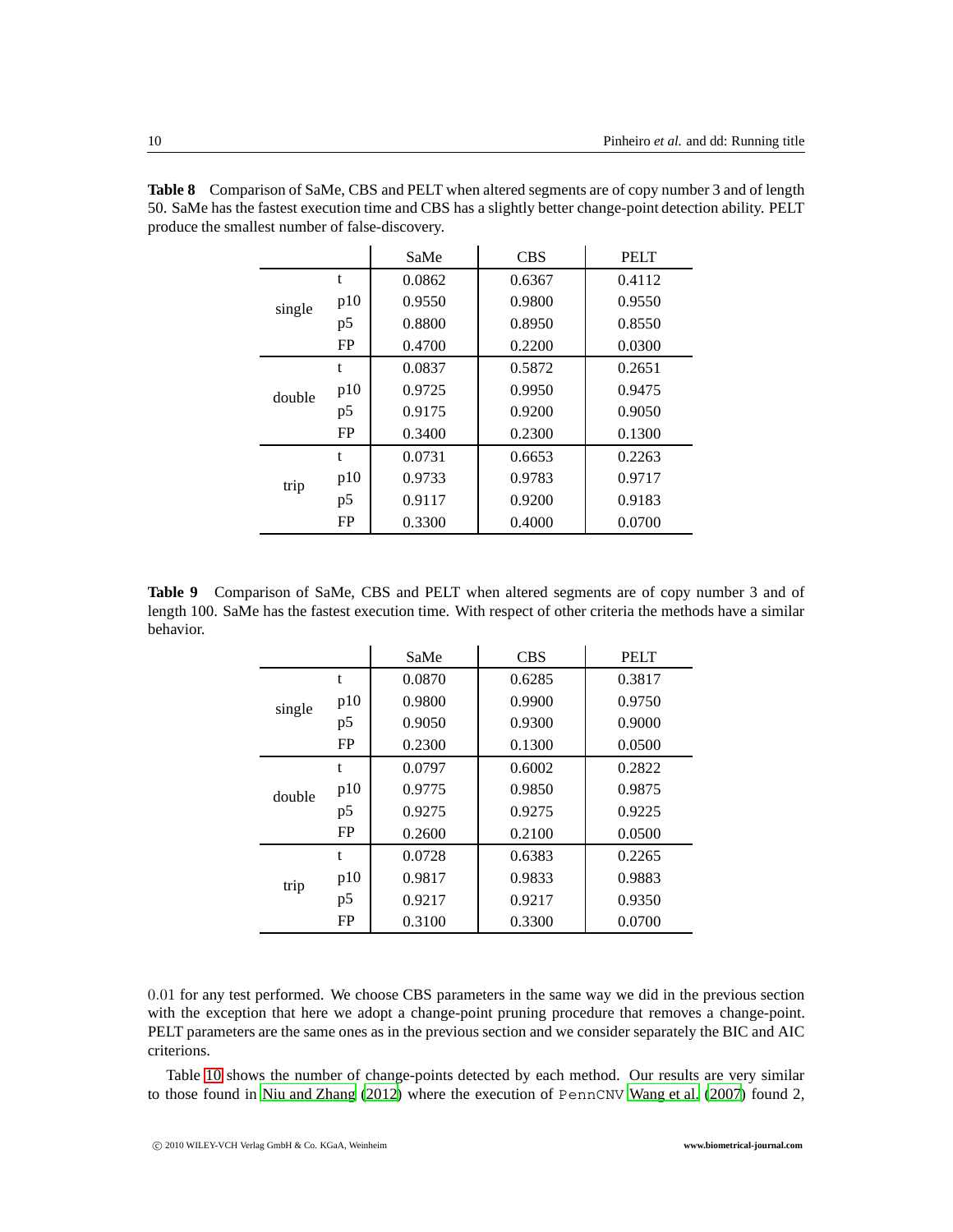<span id="page-10-0"></span>

|               | SaMe | PELT(BIC) | PELT(AIC) |
|---------------|------|-----------|-----------|
| Chromosome 3  |      |           |           |
| Chromosome 11 |      |           |           |
| Chromosome20  |      |           |           |

**Table 10** Comparison of the number of change-points detected by SaMe, CBS and PELT for three chromosomes of the offspring dataset.

4 and 2 change points along chromosomes 3, 11 and 20, respectively. Because PennCNV is a well established change-point detection software it is safe to assume that methods whose performance are close that of PennCNV produced meaningful results. In this experiment SaMe has the closest result to that of PennCNV, giving some indication that it can perform well on genetic data.

**Table 11** Comparison of the execution time (in seconds) for SaMe, CBS and PELT on three chromosomes of the offspring dataset.

<span id="page-10-1"></span>

|               | SaMe   | <b>CBS</b> | PELT(BIC) | PELT(AIC) |
|---------------|--------|------------|-----------|-----------|
| Chromosome 3  | 1.6622 | 7.3892     | 8.6240    | 8.2734    |
| Chromosome 11 | 0.3760 | 2.6015     | 2.3227    | 2.2863    |
| Chromosome20  | 0.2843 | 2.2871     | 1.2374    | 1.2034    |

Table [11](#page-10-1) presents the execution time for each method on each chromosome. The results here partially reproduce those found in the previous section. Here SaMe constantly outperformed the other methods by a large margin. We can see that for chromosome 3 CBS was faster than PELT.

Our second real data study is based on a dataset composed of 482 samples of normal and tumoral cells, from which 29 samples are available in https://www.ncbi.nlm.nih.gov/geo, of 259 men in a study regarding prostate cancer [\(Ross-Adams et al.](#page-12-17), [2015](#page-12-17)).

We apply SaMe, CBS, PELT and oncoSNP to the 24 tumoral available samples. oncoSNP is one of the newest segmentation software and is based on a hidden Markov model that consider simultaneously both sequences (log-R-ratio and B-allele-frequency) resulting from a SNP-array experiment. It is available at https://sites.google.com/site/oncosnp/. We set the parameters of SaMe at  $\alpha = 0.01$  in both the screening and the merging procedures,  $k \in \{25, 50, 100\}$  and  $k' = 20$ . We chose CBS parameters in the same way we did in the previous analysis. PELT parameter's also are fixed in the same way as the last study with the BIC penalty. oncoSNP is parametrized following the authors guidelines.

Following the analysis proposed in [Xiao et al. \(2014\)](#page-12-13) we observed that approximately 95% of the segments identified, by oncoSNP, with copy-number alterations are smaller than 2163. Also 90% of all segments are smaller than 2163. Those values are good guidelines to evaluate a method performance. Resulting segmentations with percentages close to the ones presented indicate the existence of meaningful segments.

After applying SaMe, CBS and PELT to all 24 tumoral samples we find that among the segmentations resulted in approximately 97%, 99% and 41% of the segments smaller than 2163, respectively. Also the number of segments identified by oncoSNP, SaMe, CBS and PELT is 31,403, 137,654, 285,842, 6,755, respectively. Those results indicate that although SaMe and might produce some false-positives it does so to a much lesser extent than does CBS. Also PELT seens to produce a unreliable segmentation given the number of segments found and their length being too big.

Since the results of oncoSNP can not be considered as truth this comparison is admittedly not ideal. However it gives some indication of how SaMe behaves in comparison to other methods.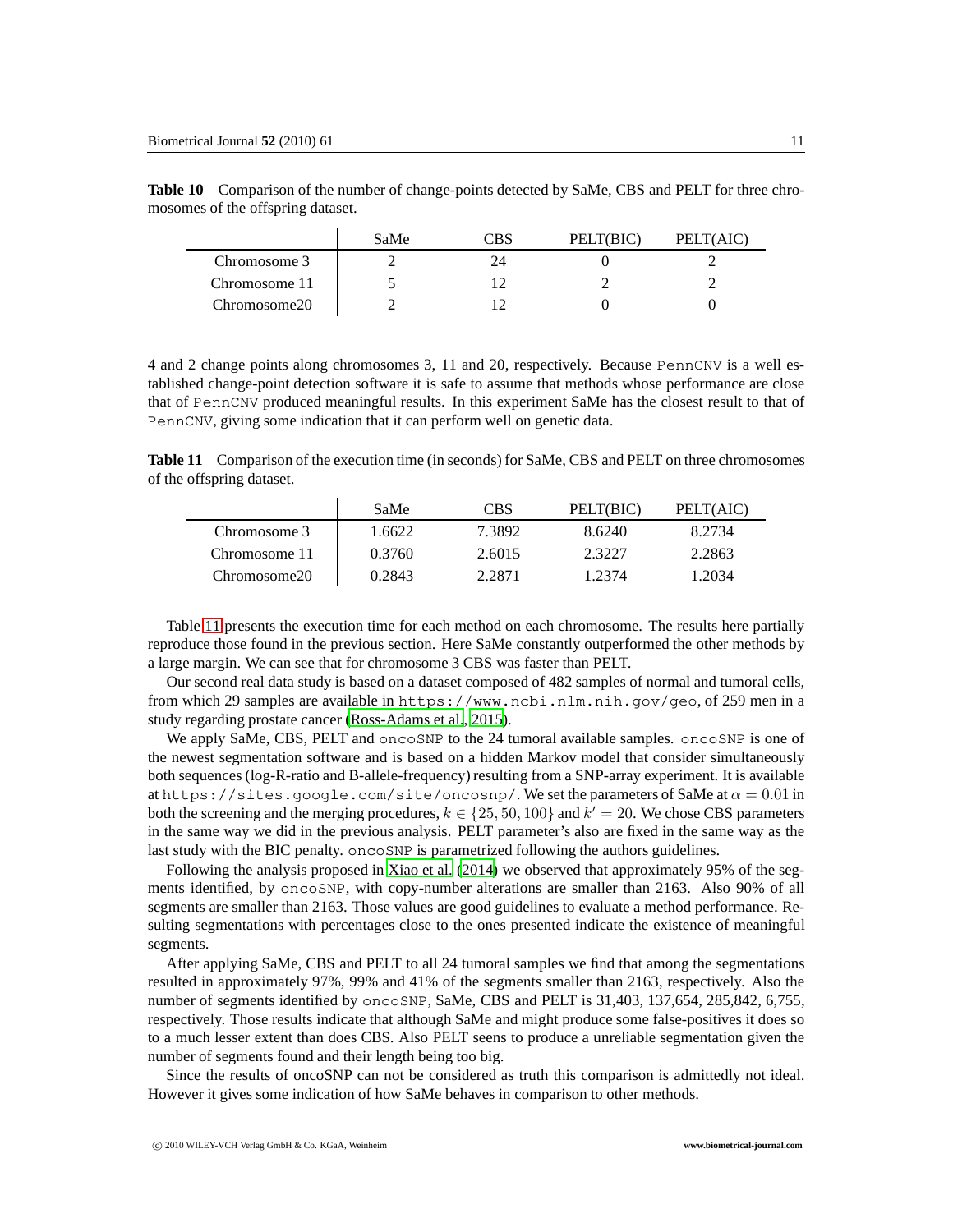# **6 Discussion**

In this article, we proposed a new version of the SaRa method where the threshold values are selected via a normal approximation and the control for erroneous change-point detections is made by a sequence of hypothesis tests on the first set of change-point candidates. This procedures avoids the necessity of selecting a information criteria and renders the method more robust to deviations from the normal distribution.

The results simulation studies we performed show that SaMe has a change-point detection ability similar to that of CBS and PELT, two well established methods of change-point detection, both on normally distributed observations or when observations are sampled from real datasets. Those experiments also show the robustness of our segmentation to the underling distribution. The same experiments also show that SaMe performs at a much higher speed in comparison to CBS and PELT.

In real data studies we can see the indication that SaMe presents results in line with PennCNV and oncoSNP two two well established change-point detection method specially designed to SNP-array data.

The parameters necessary for the methods execution are:  $\{k_1, \ldots, k_K\}$ , the window sizes used in the screening step;  $\alpha$ , the p-value used in the construction of thresholds for each  $k_i$ ; k', the minimum size of a segment; and  $\alpha'$  the p-value associated with the merging step. The values of  $k_1, \ldots, k_K$  and  $k'$  are not difficult to choose and are connected to the minimum number of observations allowed in a segment. The values of  $\alpha$  and  $\alpha'$  can be select from the standard 0.05, 0.025 and 0.01 usually adopt for hypothesis testing.

Because our method performs a series of hypothesis tests along the sequence of observations the values of  $\alpha$  and  $\alpha'$  are not the actual significance level of the overall procedure. This issue seams not the be a problem since our simulation studies show that the number of generated false-positives is not alarming and is comparable to that of CBS.

Because there are a variety of SNP-array platforms, resulting in a set of possible data distributions, and because the technological evolution is producing datasets with large number of observations SaMe is a method to be considered in the analysis of this kind of data given its fast execution time and its tolerance to the underlying sample distribution.

# **7 Acknowledgment**

We want to thank FAPESP (grant 2013/00506-1) and CAPES for providing the resources for the realization of this project.

# **References**

- <span id="page-11-6"></span>Allen, D. E., McAleer, M., Powell, R. J., and Singh, A. K. (2013). Nonparametric multiple change point analysis of the global financial crisis.
- <span id="page-11-1"></span>Auger, I. E. and Lawrence, C. E. (1989). Algorithms for the optimal identification of segment neighborhoods. *Bulletin of mathematical biology*, 51(1):39–54.
- <span id="page-11-5"></span>Bai, J. and Perron, P. (2003). Computation and analysis of multiple structural change models. *Journal of applied econometrics*, 18(1):1–22.
- <span id="page-11-4"></span>Basseville, M., Nikiforov, I. V., et al. (1993). *Detection of abrupt changes: theory and application*, volume 104. Prentice Hall Englewood Cliffs.
- <span id="page-11-3"></span>Beroukhim, R., Lin, M., Park, Y., Hao, K., Zhao, X., Garraway, L. A., Fox, E. A., Hochberg, E. P., Mellinghoff, I. K., Hofer, M. D., et al. (2006). Inferring loss-of-heterozygosity from unpaired tumors using high-density oligonucleotide snp arrays. *PLoS Comput Biol*, 2(5):e41.
- <span id="page-11-0"></span>Brodsky, B. E. and Darkhovsky, B. S. (1993). *Nonparametric methods in change-point problems*, volume 243 of *Mathematics and its Applications*. Kluwer Academic Publishers Group, Dordrecht.
- <span id="page-11-2"></span>Colella, S., Yau, C., Taylor, J. M., Mirza, G., Butler, H., Clouston, P., Bassett, A. S., Seller, A., Holmes, C. C., and Ragoussis, J. (2007). Quantisnp: an objective bayes hidden-markov model to detect and accurately map copy number variation using snp genotyping data. *Nucleic acids research*, 35(6):2013–2025.